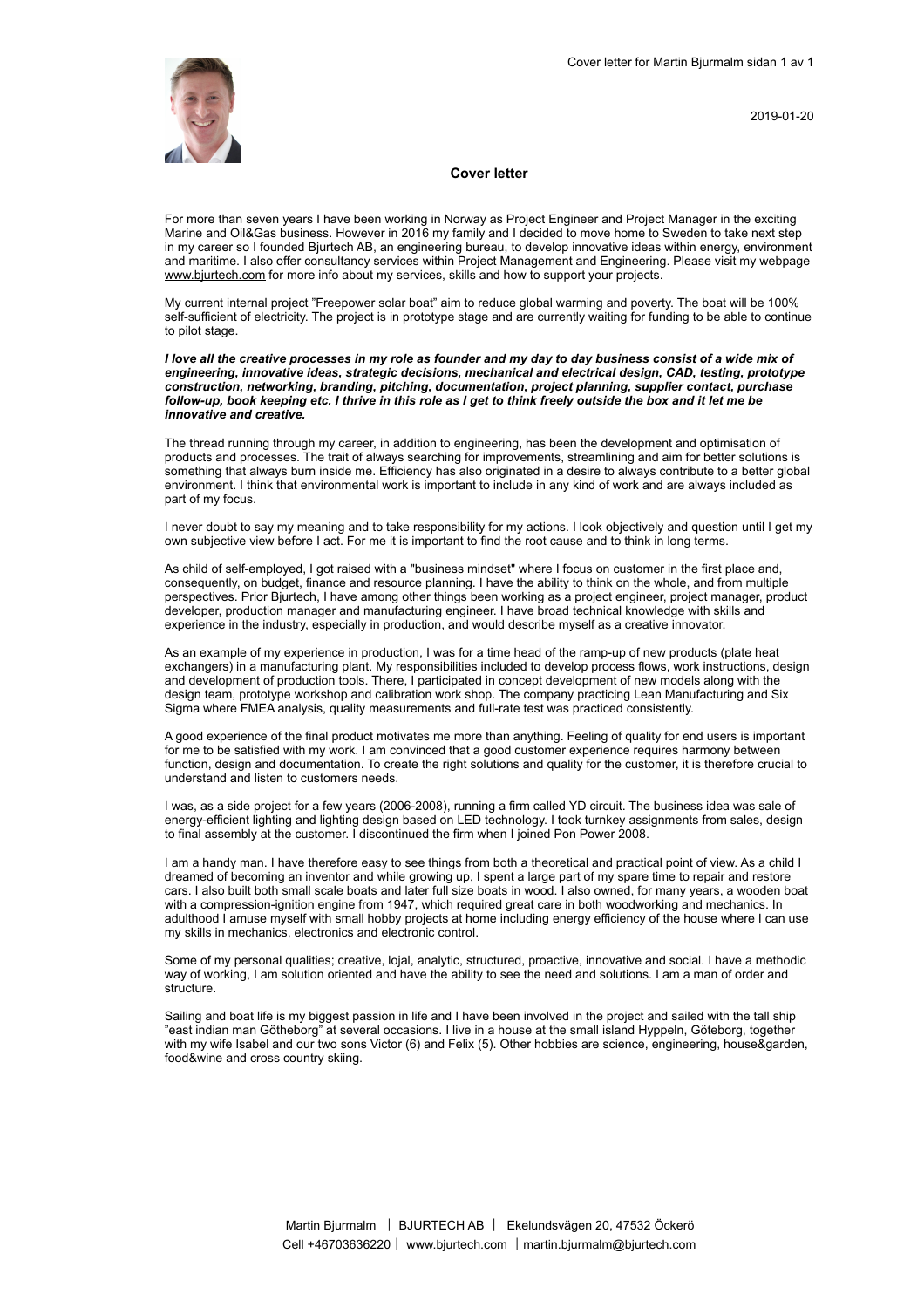

2019-01-20

# **Resume**

| Feb -16 -            | Founder Bjurtech AB, Gothenburg                                                                                      |
|----------------------|----------------------------------------------------------------------------------------------------------------------|
|                      | Innovative engineering bureau within Energy, Environment and Maritime.                                               |
|                      | Internal "Freepower solar boat" project.<br>о                                                                        |
|                      | Consultant services within project management, product development and<br>o                                          |
|                      | mechanical engineering.                                                                                              |
|                      | Current assignment: Aston Harald Composite, Hönö.<br>о                                                               |
|                      |                                                                                                                      |
| Feb -15 - Jan 16     | Project Manager Oil&Gas, Novenco, Oslo                                                                               |
|                      | Manager of a large EPC contract for an FPSO built in China who will operate on                                       |
|                      | UK shelf with responsibility of:                                                                                     |
|                      | Budgeting, planning and management of a team of 10.<br>o                                                             |
|                      | System design for Offshore FPSO HVAC package.<br>o                                                                   |
|                      | Engineering design and procurement of skid mounted equipment.<br>о                                                   |
|                      | Equipment procurement from internal and external suppliers.<br>о                                                     |
|                      | Weekly and monthly reporting to internal and external stakeholders.<br>о                                             |
|                      | Negotiation and closure of commercial issues relating to change<br>о                                                 |
|                      | management.                                                                                                          |
|                      | Strategic decision making.<br>o                                                                                      |
|                      |                                                                                                                      |
| Jan -11 - Jan 15     | Project Manager/Engineer Oil&Gas, Pon Power, Oslo                                                                    |
|                      | Participate in bid clarification together with sales dept. and customer.<br>о                                        |
|                      | Lead Engineer.<br>o                                                                                                  |
|                      | Project lead.<br>о                                                                                                   |
|                      | Custom made design and solutions suitable for oil platforms in corrosive<br>0                                        |
|                      | environments.                                                                                                        |
|                      | Technical support to sales department during bid phase.<br>о<br>Offshore documentation according to NORSOK.<br>o     |
|                      | Participate in recruitment of new engineers and project leaders.<br>о                                                |
|                      | "Single point of contact" with customer.<br>о                                                                        |
|                      | Resource planning in MS Project.<br>о                                                                                |
|                      |                                                                                                                      |
|                      | 3D-CAD in Inventor.<br>o                                                                                             |
|                      |                                                                                                                      |
| $Dec -09 - Dec -10$  | Project Engineer Oil&Gas, Pon Power, Oslo                                                                            |
|                      | Similar tasks as for project engineer Marine.<br>о                                                                   |
|                      | Design of generator sets for operation in potentiell explosion risk areas<br>0                                       |
|                      | according to ATEX directive.<br>о                                                                                    |
|                      | Custom made design and solutions suitable for marine operation.                                                      |
| Aug $-08 - Nov -09$  | Project Engineer Marine, Pon Power, Göteborg/Oslo                                                                    |
|                      | Design and calculation of genset solutions.<br>о                                                                     |
|                      | Multi-project leading.<br>о                                                                                          |
|                      | Responsible for execute projects according to contracts.<br>о                                                        |
|                      | Class requirements, DNV, BV etc.<br>о                                                                                |
|                      | Core technical areas: cooling systems, engine control system, vibrations,<br>о                                       |
|                      | exhaust flow, stress analysis and mechanical structures.<br>Design of GA-drawings and P&ID's in AutoCad 2D-CAD.<br>o |
|                      |                                                                                                                      |
| April -06 - July -08 | Self-employed, YD circuit HB, Göteborg                                                                               |
|                      | Energy efficient lightning by LED.<br>о                                                                              |
|                      | Lightning design och lightning control.<br>о                                                                         |
|                      | Garden lightning.<br>o                                                                                               |
| May -05 $-$ July -08 | Product developer, Semcon AB, Göteborg                                                                               |
|                      | Project leader - Ramp-up of plate heat exchangers for production.<br>о                                               |
|                      | Product design in 3D-CAD with SolidWorks.<br>o                                                                       |
|                      | Prototype development - Design, test and full speed in production.<br>о                                              |
|                      | FMEA-analysis.<br>о                                                                                                  |
|                      | LEAN manufacturing.<br>о<br>Six Sigma.<br>0                                                                          |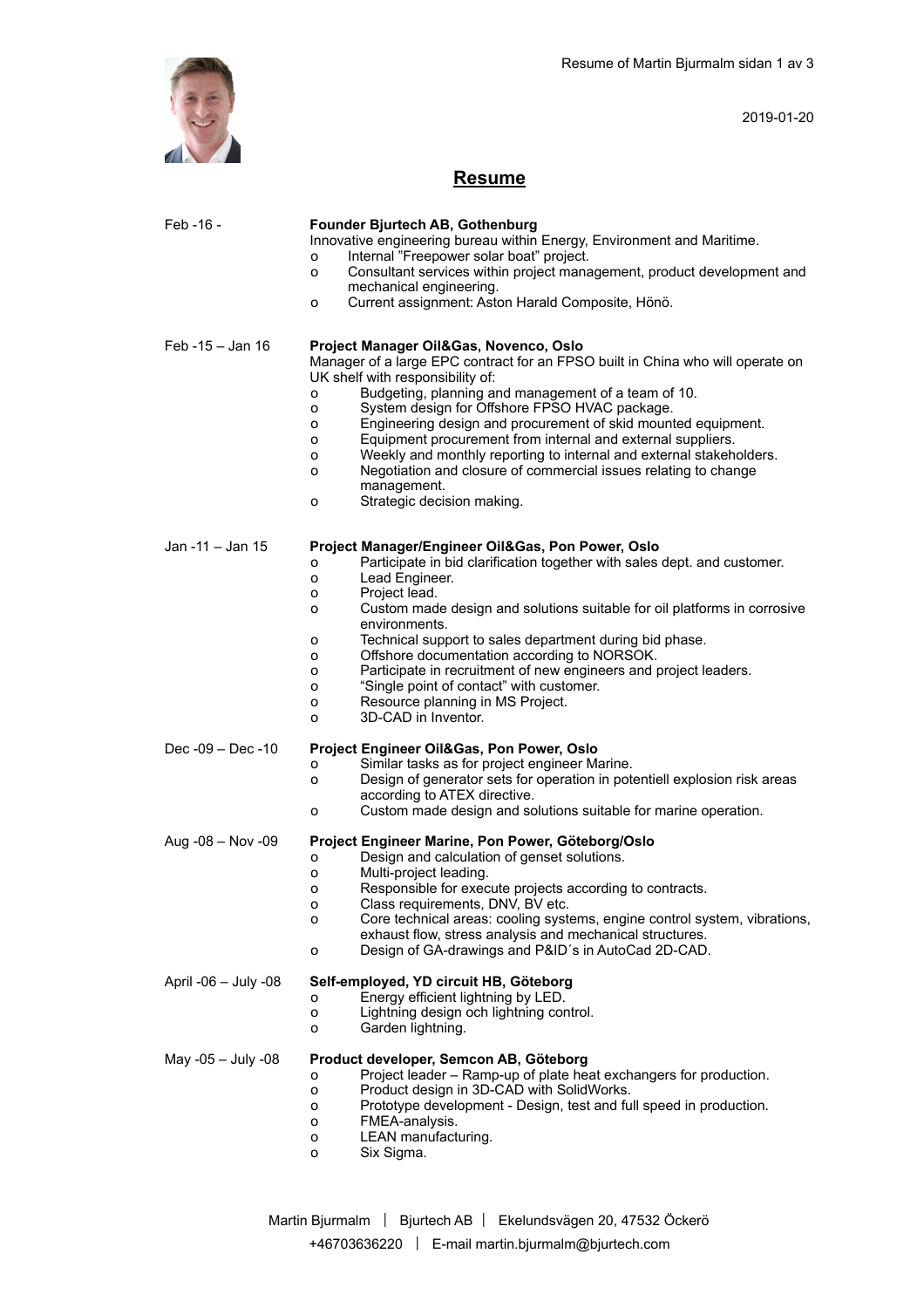| May -04 - April -05 | Operation manager, TIAMI Vattenkemi AB, Göteborg<br>Production of detergents for industry purpose, additive for cooling<br>0<br>systems and chemical treatment.<br>Responsible for daily operation.<br>O<br>Development of production line to meet increased customer demand.<br>0<br>Strong focus and ongoing improvements of logistic and safety.<br>$\Omega$ |
|---------------------|-----------------------------------------------------------------------------------------------------------------------------------------------------------------------------------------------------------------------------------------------------------------------------------------------------------------------------------------------------------------|
| Jan -03 - April -04 | Foreman, MIMAB, Göteborg<br>Industry and marin service. Move of machine parks. Special lifts. Ship service.                                                                                                                                                                                                                                                     |
| Jan -02 - Dec -02   | Australia.<br>One year Working Holiday visa in Australia. Worked in a cattle station and as a<br>handy man for my land lord.                                                                                                                                                                                                                                    |
| Jan -01 - Oct -01   | Manufacturing Engineer, Intermec Printer AB, Göteborg<br>Design and development of production tests for bar code printers.<br>0<br>Production process development.<br>0<br>Quality improvements.<br>0<br>Vendor contacts.<br>0<br>Technical support of production.<br>$\Omega$                                                                                  |
| June -99 - Jan -01  | Information engineer, Sörman Information AB, Göteborg<br>Technical editor at Volvo Trucks. Production process development.<br>$\circ$<br>Creation of Installation, Operation and Maintenance manuals.<br>0                                                                                                                                                      |

o Creation of Drivers and Service manuals.

## **Education**

| Febr-14                 | <b>Inventor Vault Professional 1 day, AutoDesk</b>                                                                                                                                                        |  |
|-------------------------|-----------------------------------------------------------------------------------------------------------------------------------------------------------------------------------------------------------|--|
| Nov -13                 | MS Project 2010/2013 smart og avansert 2 days, Bouvet                                                                                                                                                     |  |
| April -11               | ATEX 4 days, Pyroban                                                                                                                                                                                      |  |
| Jan -11                 | <b>ATEX 2 days, NITO</b>                                                                                                                                                                                  |  |
| Nov -07                 | Förbränningsmotorns gasväxling och uppladdning 5 days, Boost Busters                                                                                                                                      |  |
| June -05                | SolidWorks 3D modelling, 5 days, Semcon                                                                                                                                                                   |  |
| May -05                 | PROPS for project leaders 3 days, SPM (Semcon Project Management)                                                                                                                                         |  |
| Dec -00                 | Practical Project leading 5 days, Wenell                                                                                                                                                                  |  |
| Exam June 1999          | Bachelor of Science (120 credits), with major in Electrical Engineering<br>Högskolan i Trollhättan/Uddevalla (HTU)                                                                                        |  |
| Exam Aug 1998<br>school | Language course 8 weeks, TOEFL-exam, Brighton, England, EF language                                                                                                                                       |  |
| Exam June 1996          | Mathematics, Physics, Technology, Biology and Chemistry, Komvux                                                                                                                                           |  |
| Exam June 1991          | Hi school, el-teletekniska linje, Kongahällagymnasiet                                                                                                                                                     |  |
| <b>Assignments</b>      |                                                                                                                                                                                                           |  |
| $2017 -$                | West Swedish Start-up Pioneer program at Inclusive Business Sweden                                                                                                                                        |  |
| $2014 - 2017$           | Board member of Hyppelns Fiskehamnsförening.<br>The organisations main function is to drive a fishing harbours maintenance and<br>maintain service level within budget.                                   |  |
| $2007 - 2007$           | Organizer of welcome home party of the tall ship Götheborg.<br>After the historic maiden voyage to China, it was organized homecoming<br>celebration for about 500 pers. who participated in the project. |  |
|                         | Ekelundsvägen 20, 47532 Öckerö<br>Martin Bjurmalm<br>Bjurtech AB                                                                                                                                          |  |

+46703636220 | E-mail martin.bjurmalm@bjurtech.com